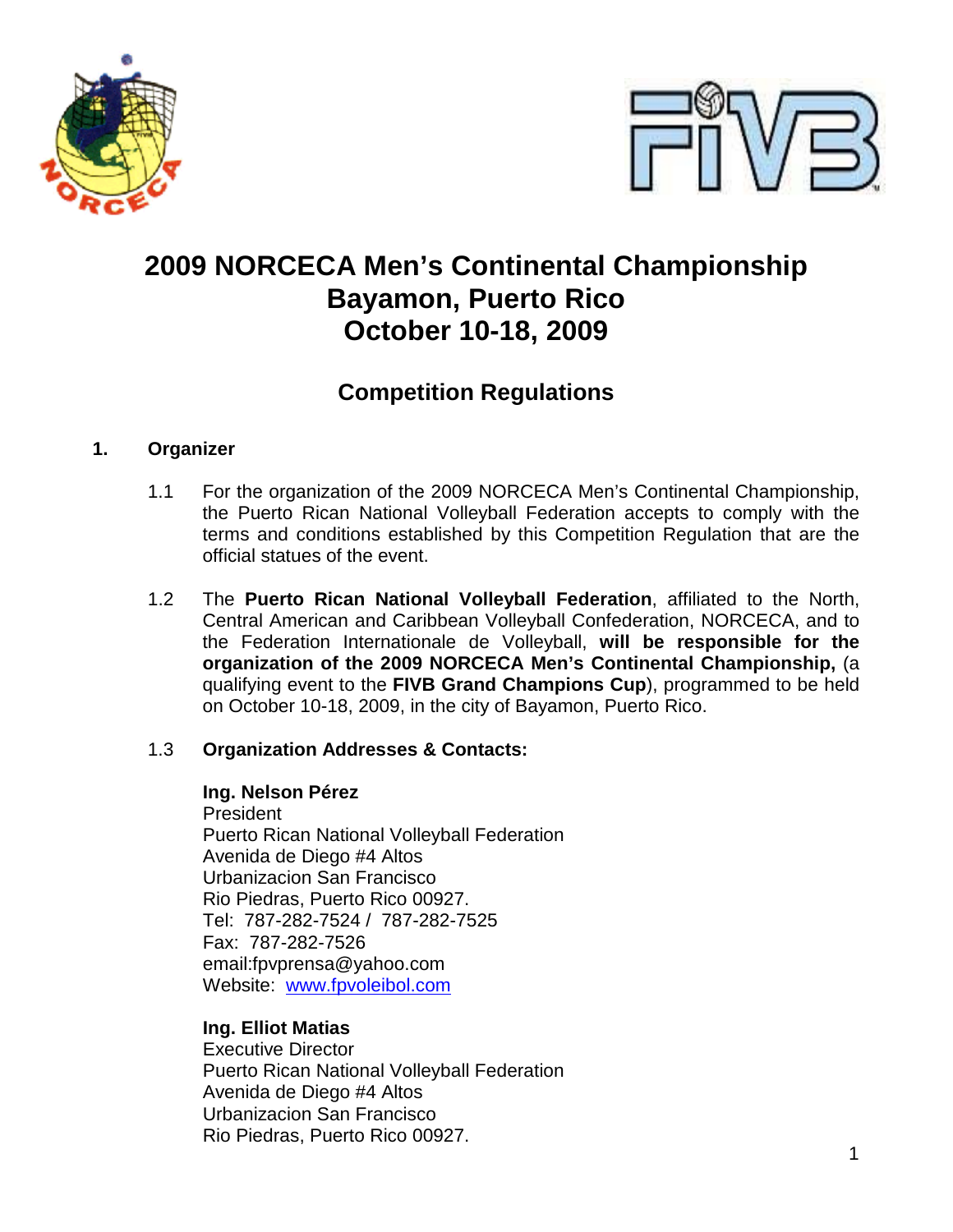Tel: 787-282-7524 / 787-282-7525 Fax: 787-282-7526 email:fpvprensa@yahoo.com Website: www.fpvoleibol.com

#### **Cristóbal Marte Hoffiz**

**President**  NORCECA Volleyball Confederation Av. 27 de Febrero, Esq. Máximo Gómez Pabellón de Voleibol, 3ra. Planta Centro Olímpico Juan Pablo Duarte. Santo Domingo, Distrito Nacional, República Dominicana. Tel: 011 (809) 472-1222 011 (809) 472-1547 Fax: 011 (809)227-3242 email: norcecaorgdom@hotmail.com **•**norcecaorgdom@yahoo.es

#### **Prof. Nelson José Ramírez**

 Executive Director NORCECA Volleyball Confederation Av. 27 de Febrero, Esq. Máximo Gómez Pabellón de Voleibol, 3ra. Planta Centro Olímpico Juan Pablo Duarte. Santo Domingo, Distrito Nacional, República Dominicana. Tel: 011 (809) 472-4009 001 (809) 540-6683 Fax: 011(809) 472-3633 001 (809) 540-6683 email: norcecaorgdom@yahoo.es • centrofivb\_rdom@hotmail.com

# **Humberto Pagán Moreno Sports Event Coordinator**

 NORCECA Volleyball Confederation Av. 27 de Febrero Esq. Máximo Gómez Pabellón de Voleibol, 3ra. Planta Centro Olímpico Juan Pablo Duarte. Santo Domingo, Distrito Nacional, República Dominicana. Tel: 011 (809) 472-1222 011 (809) 472-1547 Fax: 011 (809)227-3242 e-mail: norcecasportsevent@yahoo.com e-mail: norcecaorgdom@hotmail.com

# **2. Host City and Competition Venue**

#### 2.1 **Host City:**

 The **2009 NORCECA Men's Continental Championship** will be held in the city of Bayamon, Puerto Rico. The event will be held on October 10-18, 2009.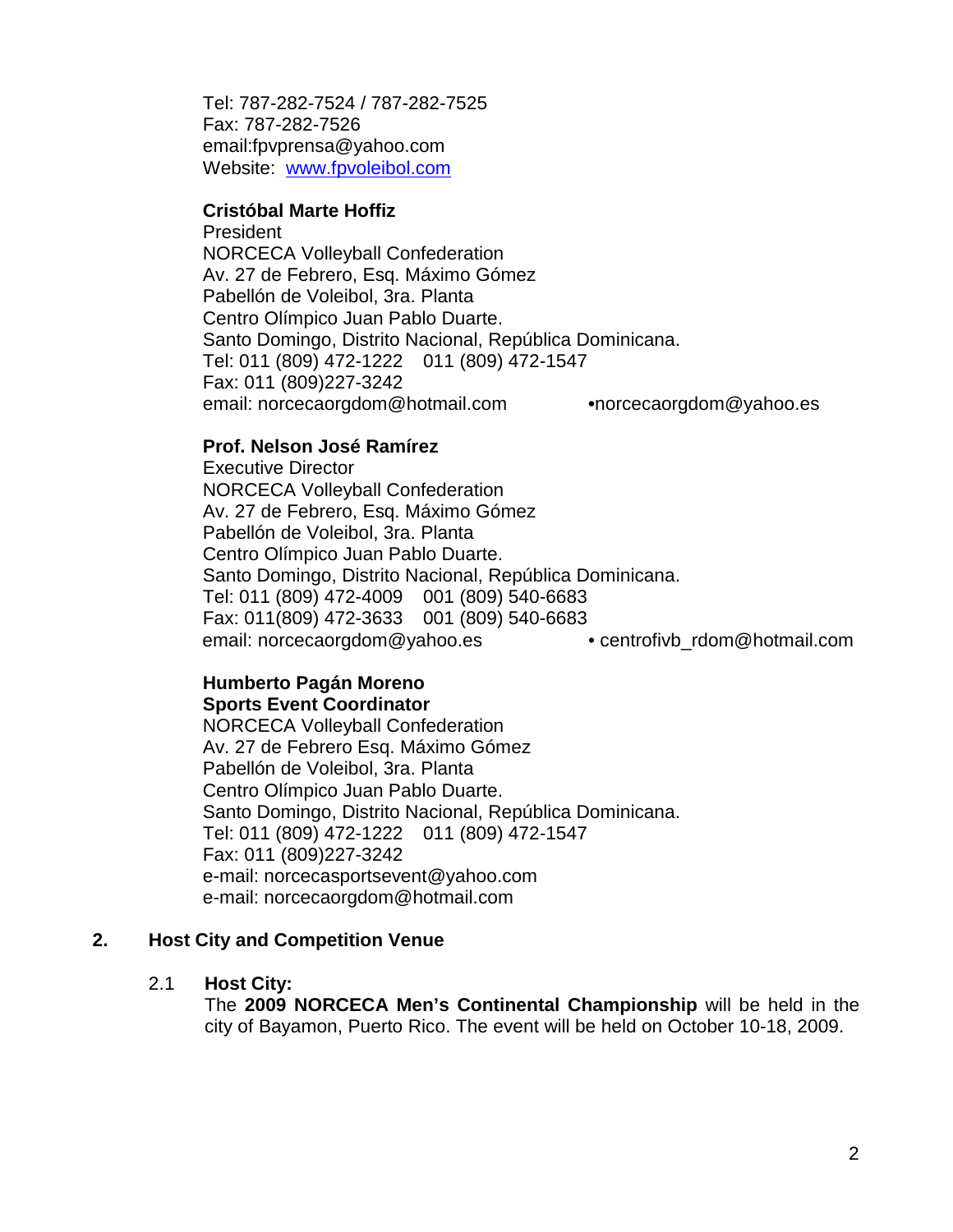# 2.2 **International Airports of arrival and departure:**

The International Airport for the arrival and departure of participating National Teams in the **2009 NORCECA Men's Continental Championship** is the Luis Muñoz Marin International Airport, in the city of San Juan Puerto Rico. **(Code SJU).**

#### 2.3 **Competition Venue:**

The competition venue will be the Bayamon Sport Complex, Coliseum Ruben Rodriguez, in the city of Bayamon, Puerto Rico. This Competition Venue has been inspected and homologated by NORCECA for this competition.

#### 2.4 **Training Venues:**

The training venues for participating teams will be the following:

**Pedrin Zorilla Gymnasium Hiram Bithorn Sports Complex Hato Rey, Puerto Rico** 

**Nilmarie Santini Gymnasium Sports & Recreational Department Santurce, Puerto Rico**

# 2.5 **Accommodation, meals and internal transportation:**

Accommodation, meals and internal transportation for Participating Teams, Control Committee and Referees will be covered by the Puerto Rico National Volleyball Federation and/or Organizing Committee, from October 10-18, 2009.

# 2.6 **Hotels**

The Hotel assigned for the accommodation of Participating Teams, Control Committee members and Referees will be the:

# **Hotel Old San Juan Sheraton**

 100 Brumbaugh Street, Viejo San Juan San Juan, Puerto Rico 00901 Tel. 787.721.5100

# **3. Statutes & Authority**

# 3.1 **Competition Regulations:**

 These Regulations will be the statute that controls the competition. Any situation not covered by these Regulations will be decided according to NORCECA's Regulations and in the contrary by the FIVB Regulations, including its Constitution, Administrative, Sport, Financial, General Regulations, Complementary Statutes and Code of Conduct.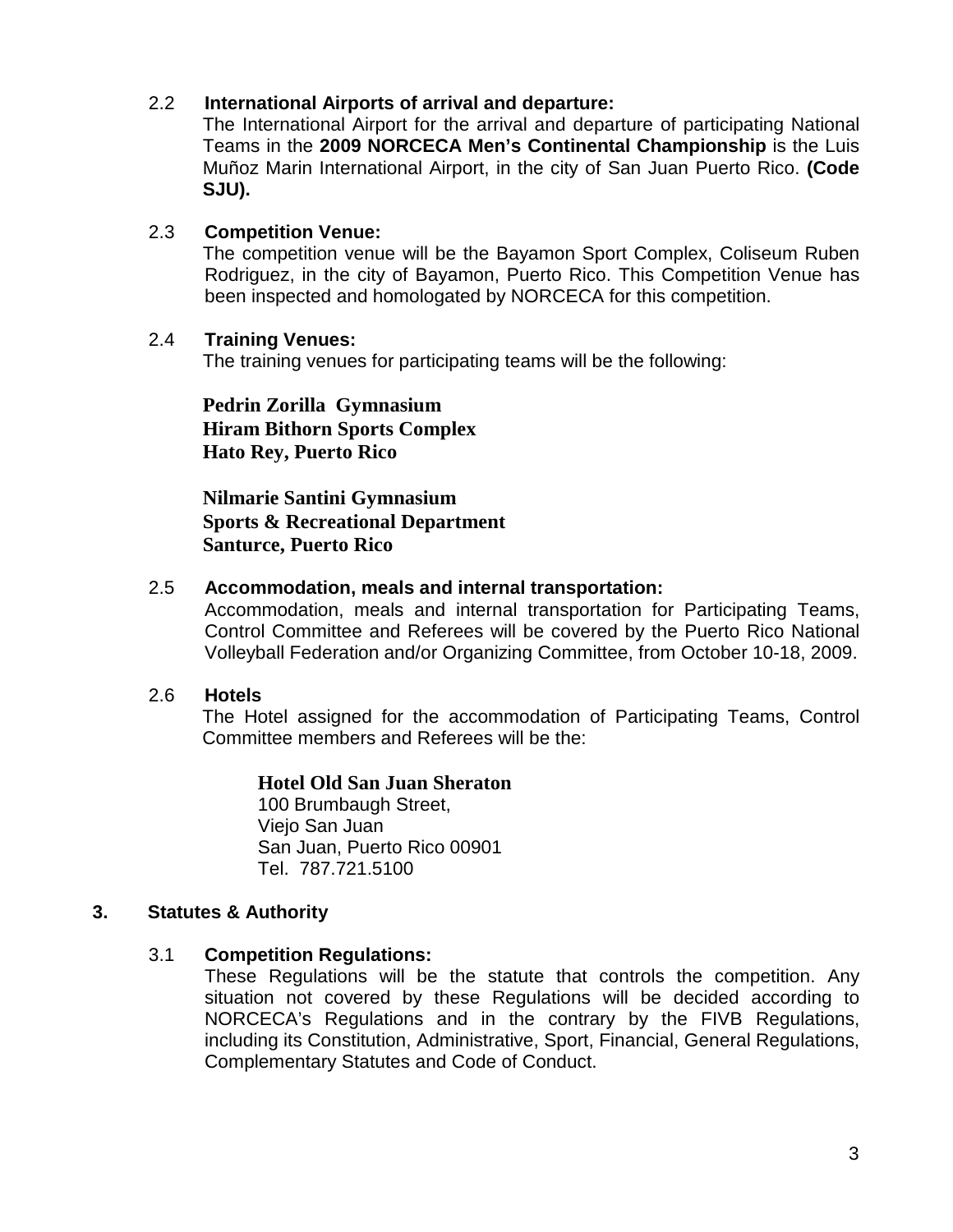# 3.2 **FIVB Official Rules of the Games**

The **2009 NORCECA Men's Continental Championship** will be played in accordance with the FIVB Official Rules of the Game in force.

# 3.3 **Control Committee**

The competition will be conducted by the Control Committee, which will be designated and appointed by the President of NORCECA Volleyball Confederation.

#### 3.4 **VISA information:**

In order to facilitate the participation of qualified National Teams in the **2009 NORCECA Men's Continental Championship**, the Puerto Rican National Volleyball Federation must guarantee, throughout the correspondent governmental authorities of the State Department, the entry VISA that will permit the entry of participating team members, registered in the FIVB 0-2 Form, into the United States of America.

# **4. Event Schedule and Activities:**

| <u>DATE</u>            | <b>ACTIVITY</b>                                                                                                                                                                                                                                                                                                                                                                                                                                                                                                                                                                                                                                                        |  |
|------------------------|------------------------------------------------------------------------------------------------------------------------------------------------------------------------------------------------------------------------------------------------------------------------------------------------------------------------------------------------------------------------------------------------------------------------------------------------------------------------------------------------------------------------------------------------------------------------------------------------------------------------------------------------------------------------|--|
| <b>July 30, 2009</b>   | Letter from participating National Federations confirming the<br>participation of their National Team to the Puerto Rican National<br><b>Volleyball Federation and NORCECA.</b>                                                                                                                                                                                                                                                                                                                                                                                                                                                                                        |  |
| <b>August 25, 2009</b> | Payment of Entry Fees of US\$1,000.00 (One Thousand Dollars)<br>in addition to the Anti-Doping fee of US\$500.00 (Five Hundred<br>Dollars) to be remitted to NORCECA, together with the FIVB 0-2<br>Form that must be remitted to NORCECA and to the Puerto<br>Rican National Volleyball Federation for the official registration of<br>participating National Teams.                                                                                                                                                                                                                                                                                                  |  |
| Oct. 8, 2009           | Arrival of VIS Instructor.                                                                                                                                                                                                                                                                                                                                                                                                                                                                                                                                                                                                                                             |  |
| Oct. 8-10, 2009        | VIS equipment inspection, installation, testing and practical clinic<br>for VIS support personnel and staff.                                                                                                                                                                                                                                                                                                                                                                                                                                                                                                                                                           |  |
| Oct. 9, 2009           | <b>Arrival of Control Committee Members</b>                                                                                                                                                                                                                                                                                                                                                                                                                                                                                                                                                                                                                            |  |
| Oct. 10, 2009          | Arrival of Referees and participating Teams Delegations.<br>Control Committee meeting, to be held at the official's<br>•9:00<br>hotel, or at the Puerto Rican National Volleyball Federation<br>Headquarters'.<br>.10:00 Control Committee and Organizing Committee meeting, to<br>be held at the official's hotel, or at the Puerto Rican National<br><b>Volleyball Federation Headquarters'.</b><br>•14:00 Inspection visit to the competition and training venues,<br>accommodation facilities, security, working offices, meeting<br>rooms, VIS, Press Conference Hall, T.V. transmission and<br>transportation.<br>• 14:00-20:00 Training of participating teams. |  |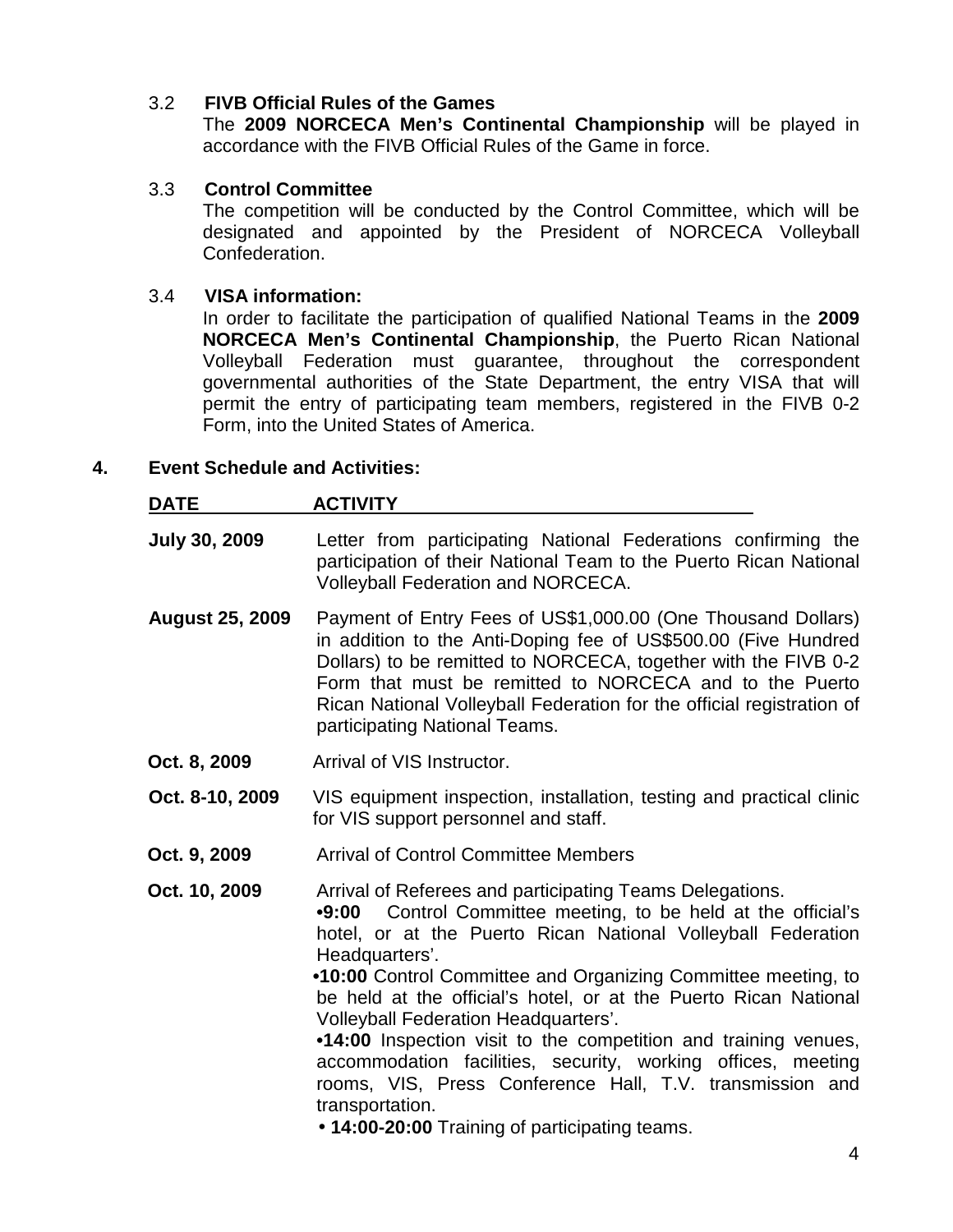**Oct. 11, 2009 •08:00-16:00** Training of participating teams.

**•09:00-12:30** Preliminary inquiry for participating teams at the participating teams hotel.

 **•10:00** Final Inspection visit to the competition and training venues, accommodation facilities, security, working offices, meeting rooms, VIS, Press Conference Hall, T.V. transmission and transportation.

**•12:00-15:00** Practical Clinic for Referees, Scorekeepers, Line Judges, VIS and support personnel, to be held at the main competition court of the Bayamon Sport Pavilion, Coliseum Ruben Rodriguez.

 **•16:00** Control Committee meeting at the official's hotel or at the Puerto Rican National Volleyball Federation Headquarters'.

 **•17:00** General Technical meeting at the participating team's hotel.

# **•19:00 Opening** Ceremony

# **Oct. 12, 2009 Day 1- Competition**

Group A- Bayamon Sport Pavilion, Coliseum Ruben Rodriguez. Preliminary Round- Matches No. 1-2 **•**14:00 - 16:00 Group B- Bayamon Sport Pavilion, Coliseum Ruben Rodriguez. Preliminary Round- Matches No. 3-4 **•**18:00 - 20:00 The schedule and order of the matches will be decided in accordance with the Puerto Rican National Volleyball Federation, taking into consideration the TV transmission schedule.

**Oct. 13, 2009 Day 2 - Competition** Group A- Bayamon Sport Pavilion, Coliseum Ruben Rodriguez. Preliminary Round- Matches No. 5-6 **•**14:00 - 16:00 Group B- Bayamon Sport Pavilion, Coliseum Ruben Rodriguez. Preliminary Round- Matches No. 7-8 **•**18:00 - 20:00 The schedule and order of the matches will be decided in accordance with the Puerto Rican National Volleyball Federation, taking into consideration the TV transmission schedule.

# **Oct. 14, 2009 Day 3 - Competition** Group A- Bayamon Sport Pavilion, Coliseum Ruben Rodriguez. Preliminary Round- Matches No. 9-10 **•**14:00 - 16:00 Group B- Bayamon Sport Pavilion, Coliseum Ruben Rodriguez. Preliminary Round- Matches No. 11-12 **•**18:00 - 20:00 The schedule and order of the matches will be decided in accordance with the Puerto Rican National Volleyball Federation, taking into consideration the TV transmission schedule.

**Oct. 15, 2009 Day 4 – Competition** Bayamón Sport Pavilion, Coliseum Ruben Rodriguez.  **Quarter Finals**  Matches No. 13-14• 18:00 - 20:00 The schedule and order of the matches will be decided in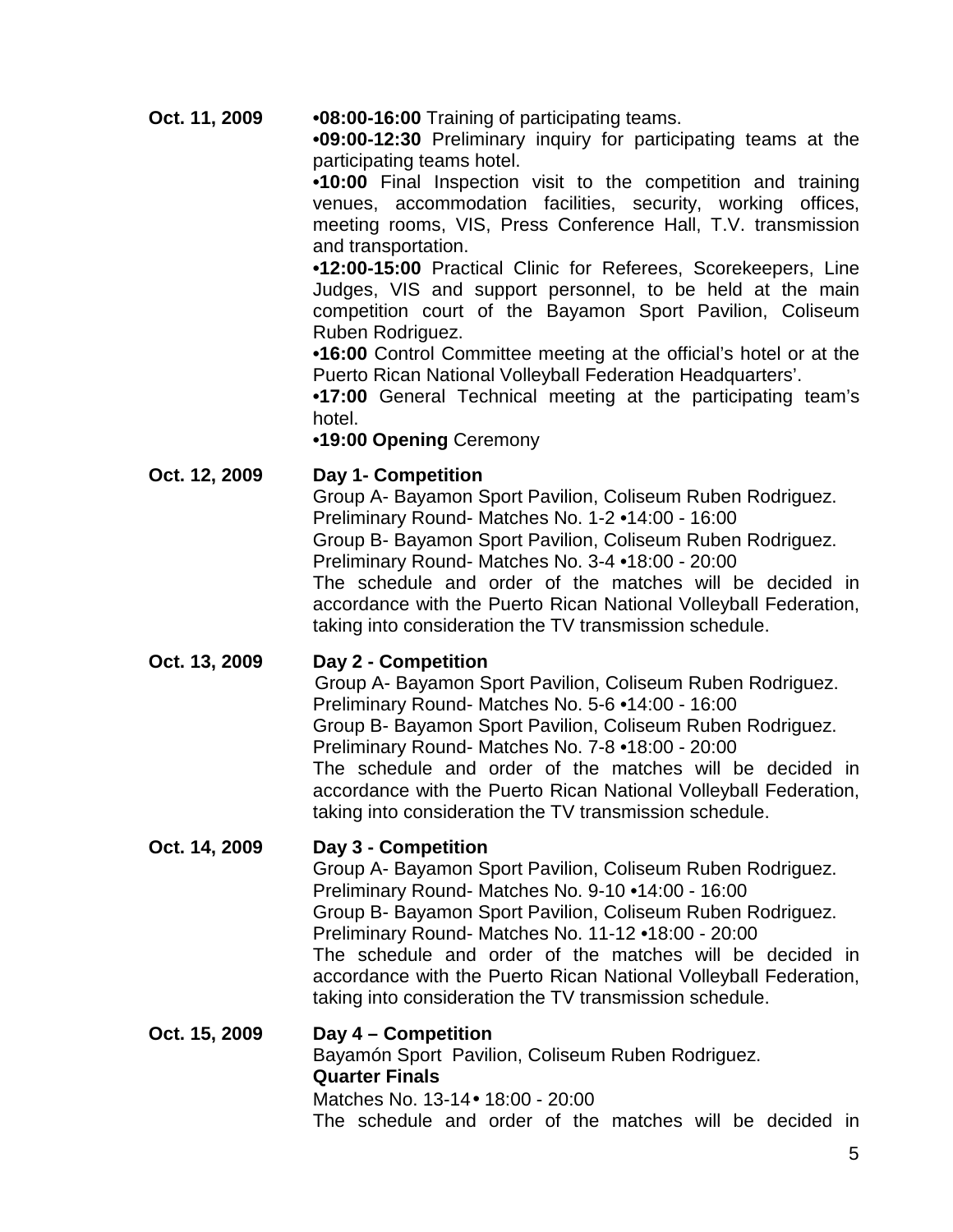accordance with the Puerto Rican National Volleyball Federation, taking into consideration the TV transmission schedule.

- **Oct. 16, 2009 Day 5 Competition Classification 5/8** Match No. 15 -16 • 14:00 – 16:00  **Semifinals**  Matches No. 17/18 • 18:00 - 20:00. Bayamon Sport Pavilion, Coliseum Ruben Rodriguez. The schedule and order of the matches will be decided in accordance with the Puerto Rican National Volleyball Federation, taking into consideration the TV transmission schedule. **Oct. 17, 2009 Day 6 – Competition Qualification 7/8** Match No. 19**-** 14:00 **Qualification 5/6** Match No. 20 **–** 16:00 **Qualification 3/4** Match No. 21 **--** 18:00 **Final Match No. 22 - 20:00** Bayamon Sport Pavilion, Coliseum Ruben Rodriguez. The schedule and order of the matches will be decided in accordance with the Puerto Rican National Volleyball Federation, taking into consideration the TV transmission schedule.
- **Oct. 18, 2009** Departure of Control Committee members, Referees and participating Teams.

# **5. Participating Teams Delegation Composition**

5.1 A maximum of eight (8) teams will participate in the **2009 NORCECA Men's Continental Championship.** The Host Country, AFECAVOL & CAZOVA Champions and the top 5 Ranked Women's National Teams of NORCECA's Ranking:

| Canada             | Mexico                      |  |
|--------------------|-----------------------------|--|
| Panama (Afecavol)  | Barbados (CAZOVA)           |  |
| Cuba               | USA                         |  |
| Dominican Republic | Puerto Rico, (Host Country) |  |

# 5.2 **Team Composition:**

 Each team delegation will be composed of a maximum of 21 persons, consisting of:

 • Twelve (12) Regular Players and up to two (2) Libero Players. Teams registering more than 12 players in their final registration Form, FIVB O-2 Bis, will be responsible to cover their expenses.

- Four (4) Officials (Team Manager, Head Coach, Assistant Coach and Therapist)
- One (1) Doctor (FIVB accredited)
- One (1) Sports Journalist (FIVB accredited and/or NORCECA)
- One (1) Referee (FIVB, International FIVB, International FIVB Referee Candidate and/or Continental Referee)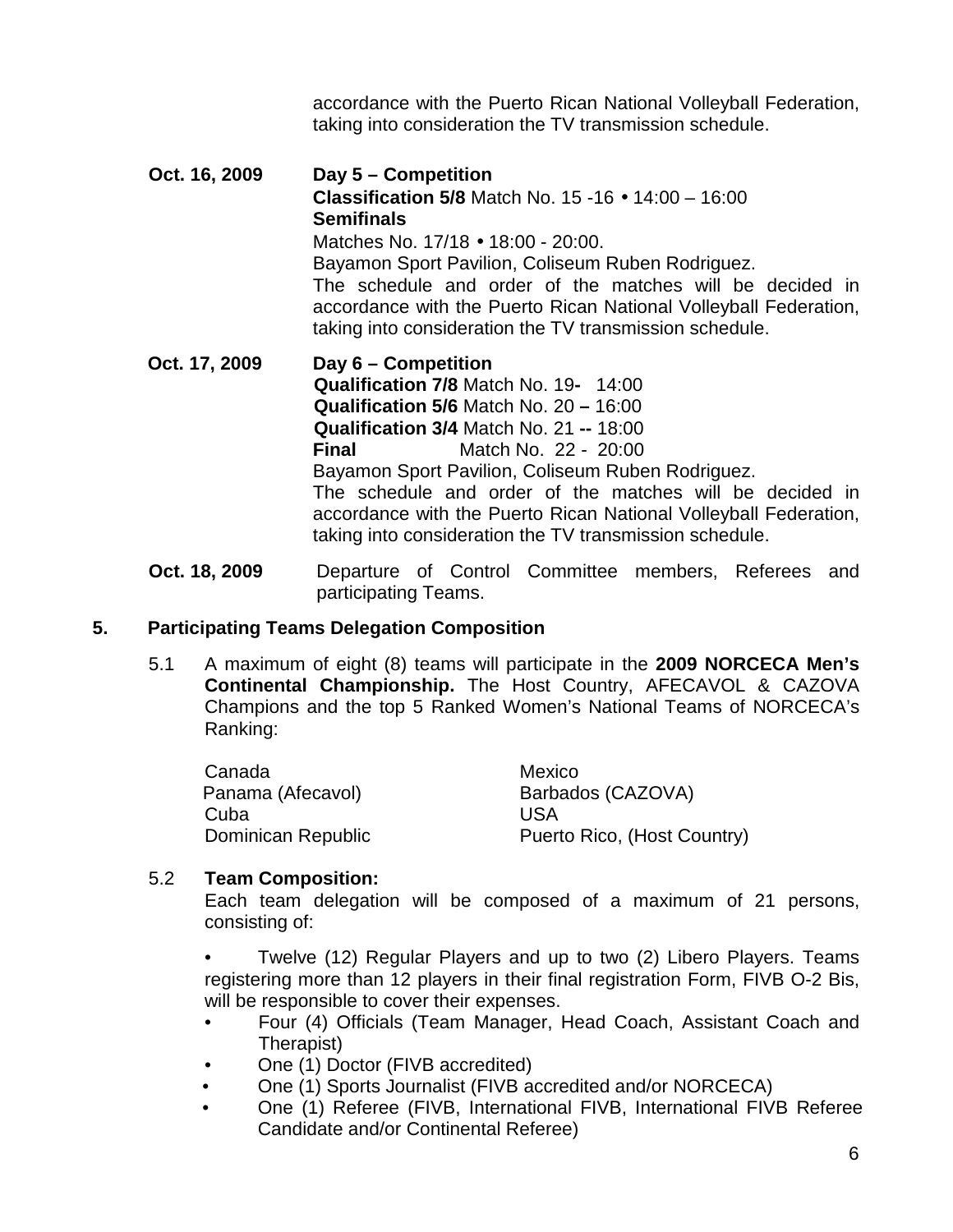# 5.3 **Team Delegation additional personnel:**

 All person that exceed the total stipulated in Article 5.2 will be considered as additional personnel and the National Federation (NF) that registers will be responsible for the payment of their expenses, including lodging, meals and internal transportation. Additionally, teams registering more than 12 players are responsible to cover their expenses, including lodging and meals. The names of these persons should be submitted in advance to the Puerto Rican National Volleyball Federation and/or NORCECA. The National Federation concerned must pay the amount of US\$150.00 daily per additional person based on double room occupancy and US\$200.00 daily per person in single room occupancy. The National Federation (NF) that registers additional personnel shall make the correspondent payment before but not later than the Preliminary Enquiry.

# **6. Player's Eligibility**

- 6.1 Participating players must be citizens of the country that they represent according to the FIVB Sports and General Regulations. The official document to verify the player's eligibility is their valid passport, issued by the competent governmental authorities of their country.
- 6.2 The passports of all players must be presented to the Control Committee for its verification during the preliminary inquiry. Players whose original passport (no passport copies will be admitted) are not presented during the preliminary enquiry will not be accredited and therefore will not be able to participate in the competition.

# **7. Registration and participation fees:**

# 7.1 **Registration:**

 The registration of each National Team will consist in submitting the FIVB O-2 Form to NORCECA Volleyball Confederation together with the payment of the registration fee of US\$1,000.00 before but not after August 7, 2009. Additionally, an Anti-Doping fee of US\$500.00 per team must be paid, to cover the Anti-Doping test control to be performed to the participating teams during the competition.

- 7.1.1 The payment of the Registration fee and Anti-Doping test control fee could be made effective to NORCECA throughout an international bank transfer or throughout a check payment (administration bank check) to be remitted to NORCECA by courier.
- 7.1.2 For the payment of the Registration fee and Anti-Doping test control fee, made effective throughout an international bank transfer, the transfer payment should be made to the following bank accounts: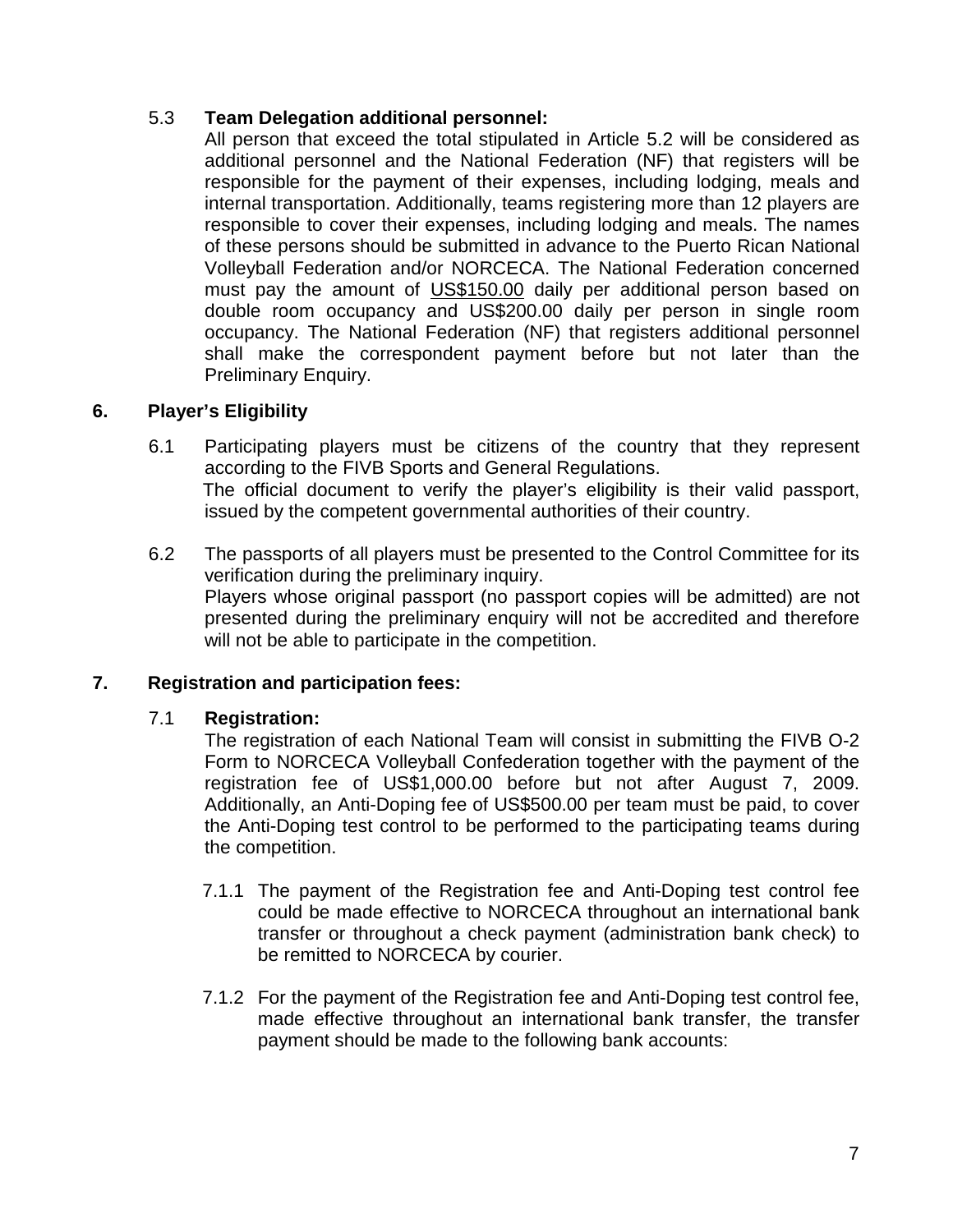| Name of Bank:            | Wachovia Bank NA.                                                                                                                                    |
|--------------------------|------------------------------------------------------------------------------------------------------------------------------------------------------|
| Account No:              | 2000192003379                                                                                                                                        |
| Swift Code:              | PNBPUS3NNYC                                                                                                                                          |
| ABA No.:                 | 026005092                                                                                                                                            |
| <b>Bank Address:</b>     | 200 S Biscayne Blvd.<br>12 <sup>th</sup> Floor, Miami, FL. 33131<br><b>United States of America</b>                                                  |
| <b>Beneficiary Bank:</b> | <b>Banco BDI SA</b>                                                                                                                                  |
| <b>Address of Bank:</b>  | Av. Sarasota #27, La Julia<br>Santo Domingo, Republica Dominicana                                                                                    |
| For further credit to:   | Mr. Cristobal Marte Hoffiz<br><b>President NORCECA Volleyball Confederation</b>                                                                      |
| Account No.:             | 4010019231                                                                                                                                           |
| Address:                 | Av. Maximo Gomez, Esq. 27 de Febrero<br>Pabellón de Voleibol, 3ra Planta<br>Centro Olimpico Juan Pablo Duarte<br>Santo Domingo, República Dominicana |

7.1.3 The payment of the Registration fee and the Anti-Doping test control fee made effective throughout a check (bank administration check), must be remitted to NORCECA, together with the original of the FIVB 0-2 Form, by certified express mail or courier to the following address:

# **Cristobal Marte Hoffiz**

 President NORCECA Volleyball Confederation Av. 27 de Febrero, Esq. Máximo Gómez Pabellón de Voleibol, 3ra. Planta Centro Olímpico Juan Pablo Duarte. Santo Domingo, Distrito Nacional, República Dominicana. Tel: 011 (809) 472-1222 011 (809) 472-1547 Fax: 011 (809)227-3242

7.1.4 A copy of the FIVB 0-2 Form, one (1) team photo and individual photos (size 2x2) of all members of each participating team delegation (players, officials, doctors, journalists and referees) must be remitted by express certified mail, courier or e-mail to the Puerto Rican National Volleyball Federation to the following address: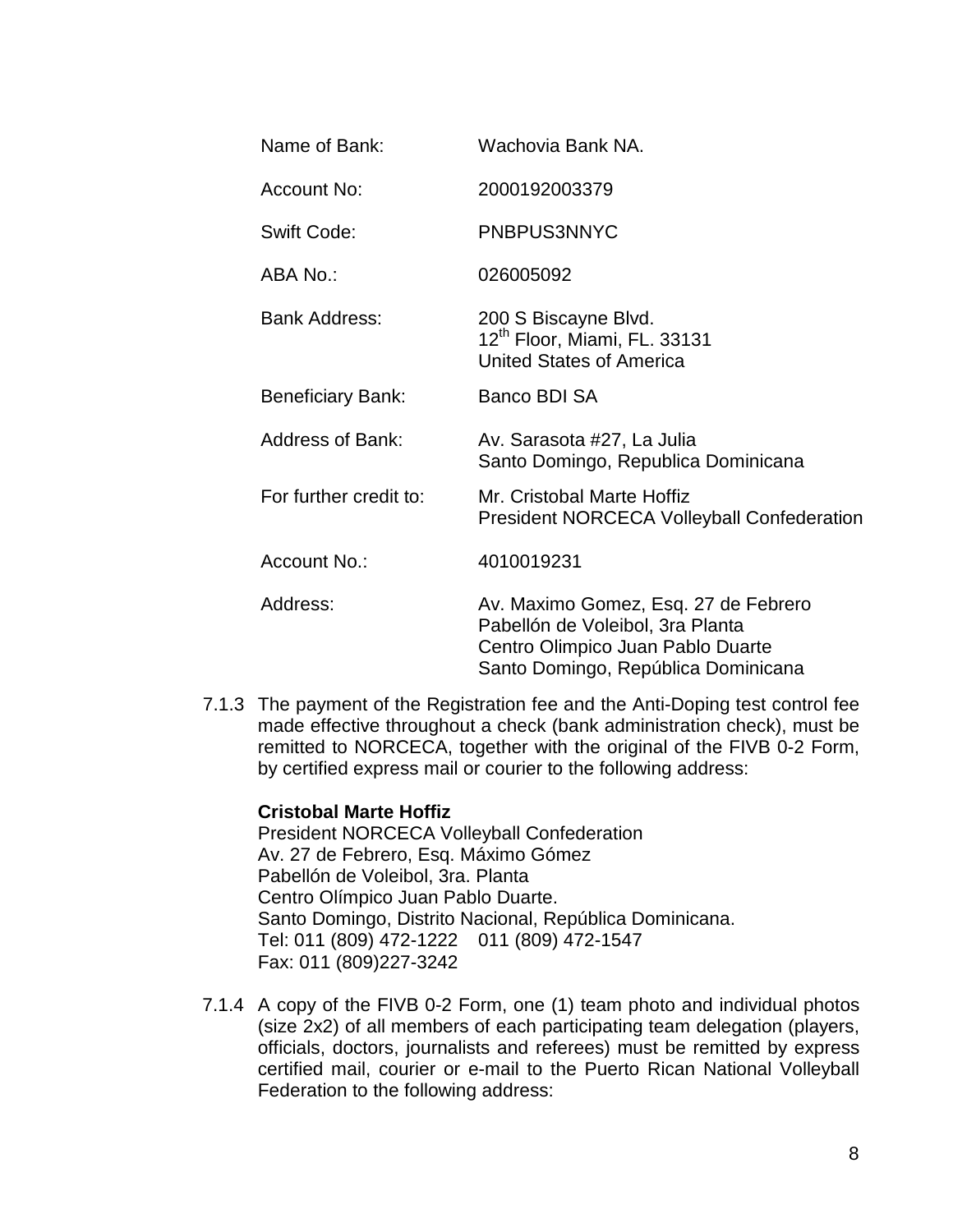# **Ing. Nelson Pérez**

President Puerto Rican National Volleyball Federation Avenida de Diego #4 Altos Urbanizacion San Francisco Rio Piedras, Puerto Rico 00927. Tel: 787-282-7524 / 787-282-7525 Fax: 787-282-7526 email:nperez@fpvoleibol.com Website: www.fpvoleibol.com

# 7.2 **Team final registration (FIVB O-2 bis Form)**

 During the Preliminary Enquiry, the Team Manager must submit to the Control Committee the FIVB O-2 Bis form with a maximum of 14 players. In case that the FIVB O-2 bis Form is not provided to the Control Committee, the first 12 players in the FIVB O-2 Form will constitute the team.

# 7.3 **Registration Fee**

 Each participating team must pay an entry fee of US\$1,000.00 (One Thousand Dollars), in addition to the payment of US\$500.00 (Five Hundred Dollars) that corresponds to the Anti-Doping test control fee.

7.3.1 This payment should be made throughout a certified check, made and payable to the order of NORCECA Volleyball Confederation. The Registration fee should be remitted together with the original of the FIVB O-2 Form before but not after August 7, 2009

# **8. Official Rules, Ball & Uniforms**

8.1 The **2009 NORCECA Men's Continental Championship** will be played under the current FIVB rules at the time of the competition. All necessary interpretations are to be clarified during the Referee Clinic and/or the General Technical Meeting.

# 8.2 **Official Ball:**

The official ball will be the Molten IV5XC. NORCECA Confederation will provide to the Puerto Rican Volleyball Federation a total of 30 volleyballs Molten IV5XC.

# 8.3 **Uniforms:**

Player's uniforms should be in accordance with FIVB Official Rules. Each team should have available a minimum of two (2) sets of playing uniforms of different colors, one of which should be based colored white. The team Captain and Libero uniforms should be presented at the preliminary enquiry for Control Committee inspection. The player's names and numbers on the uniforms must be the same as on the FIVB O-2 and O-2 Bis Forms.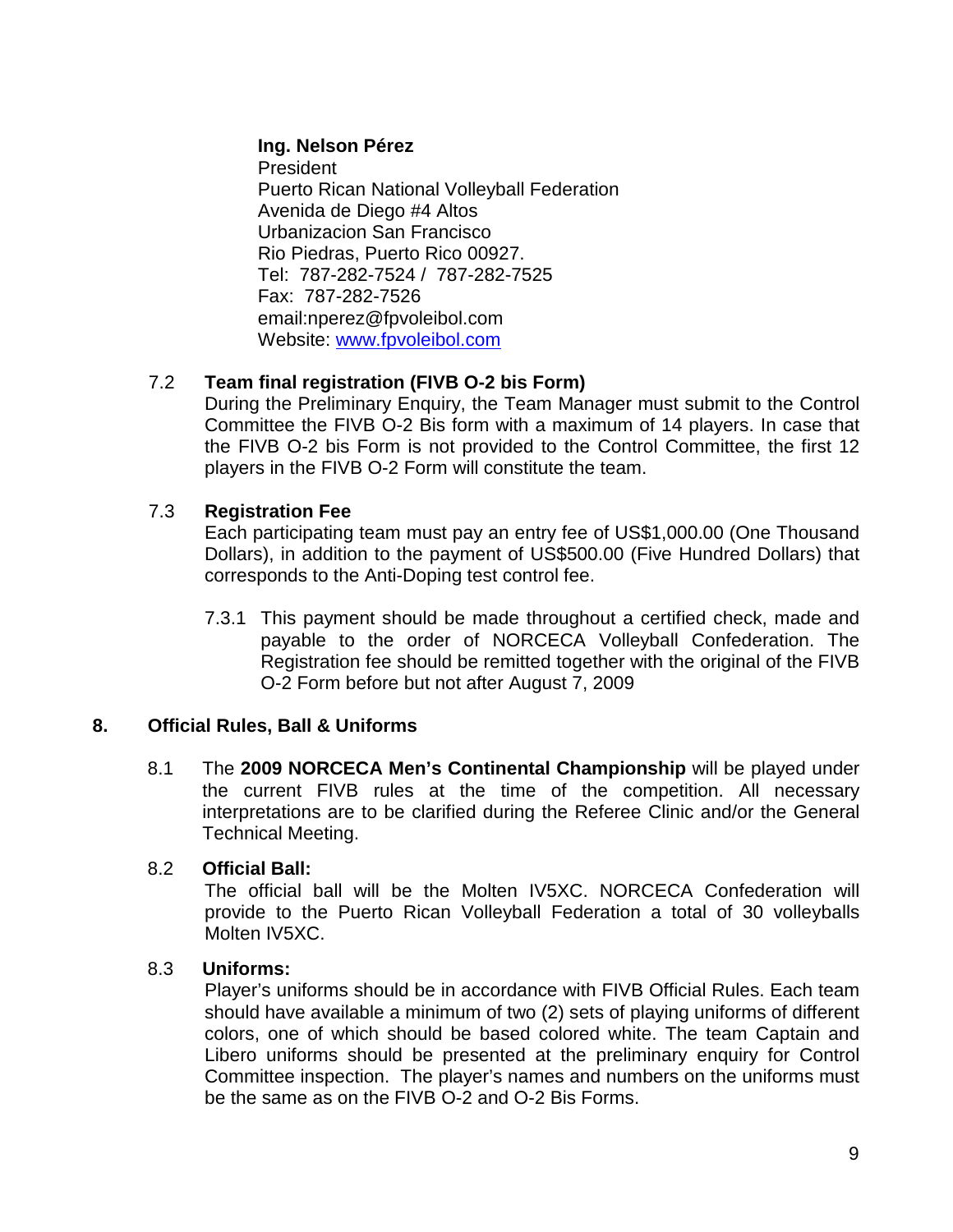# 8.4 **Publicity on uniforms:**

 Publicity on players' uniforms must be authorized by NORCECA previous to the payment of the established quota.

# 8.5 **Dress code for Officials on the Bench:**

 All Officials on the bench must be properly dressed according to the dress code of the current FIVB Regulations. Those Officials that do not comply with the established dress code will not be allowed to seat on the bench.

# **9. Competition Format and Teams Distribution:**

- 9.1 The **2009 NORCECA Men's Continental Championship** will be played under the following competition format:
	- a) With eight (8) Teams two (2) groups of four (4) will be formed.
	- b) With seven (7) Teams two (2) groups will be formed, one of four (4) and one (1) of three (3).
	- c) With six (6) Teams a Round Robin will be played. The first four (4) teams of the Preliminary Round will advance to compete in the Semifinal Round. (1<sup>st</sup> Vs. 4<sup>th</sup> and  $2^{nd}$  Vs. 3<sup>rd</sup>). The 5<sup>th</sup> and 6<sup>th</sup> place teams of the Preliminary Round will play one match between each other to determine their final ranking. Winners of the Semifinal Round would play a match to determine the Champion and Vice-Champion. The losers of the Semifinal Round would play one match to determine the  $3<sup>rd</sup>$  and  $4<sup>th</sup>$ place.
	- d) With Five (5) Teams a Round Robin will be played. The first four (4) teams ranked in the Preliminary Round will advance to compete in the Semifinal Round.  $(1^{\text{st}}$  Vs.  $4^{\text{th}}$  and  $2^{\text{nd}}$  Vs.  $3^{\text{rd}}$ ). Winners of the Semifinal Round would play a match to determine the Champion and Vice-Champion. The losers of the Semifinal Round would play one match to determine the  $3<sup>rd</sup>$  and  $4<sup>th</sup>$  place.

# 9.2 **Semifinal Round**

For the Semifinal Round and according to the FIVB General Competition Regulations, it must be avoided that teams from the same group play each other.

9.3 According to the established competition format and the FIVB General Regulations, for the semifinal round, in case that three teams from the same group qualify, the match between 1st place and 3rd place of their preliminary round will be repeated (A-1 or B-1 Vs A-3 or B-3).

# 9.4 **Round Robin Ranking**

The ranking of teams will be determined by the results of the matches on the basis of matches won and lost and according to the number of points gained among teams of the same group. The following points will be awarded per match to each team: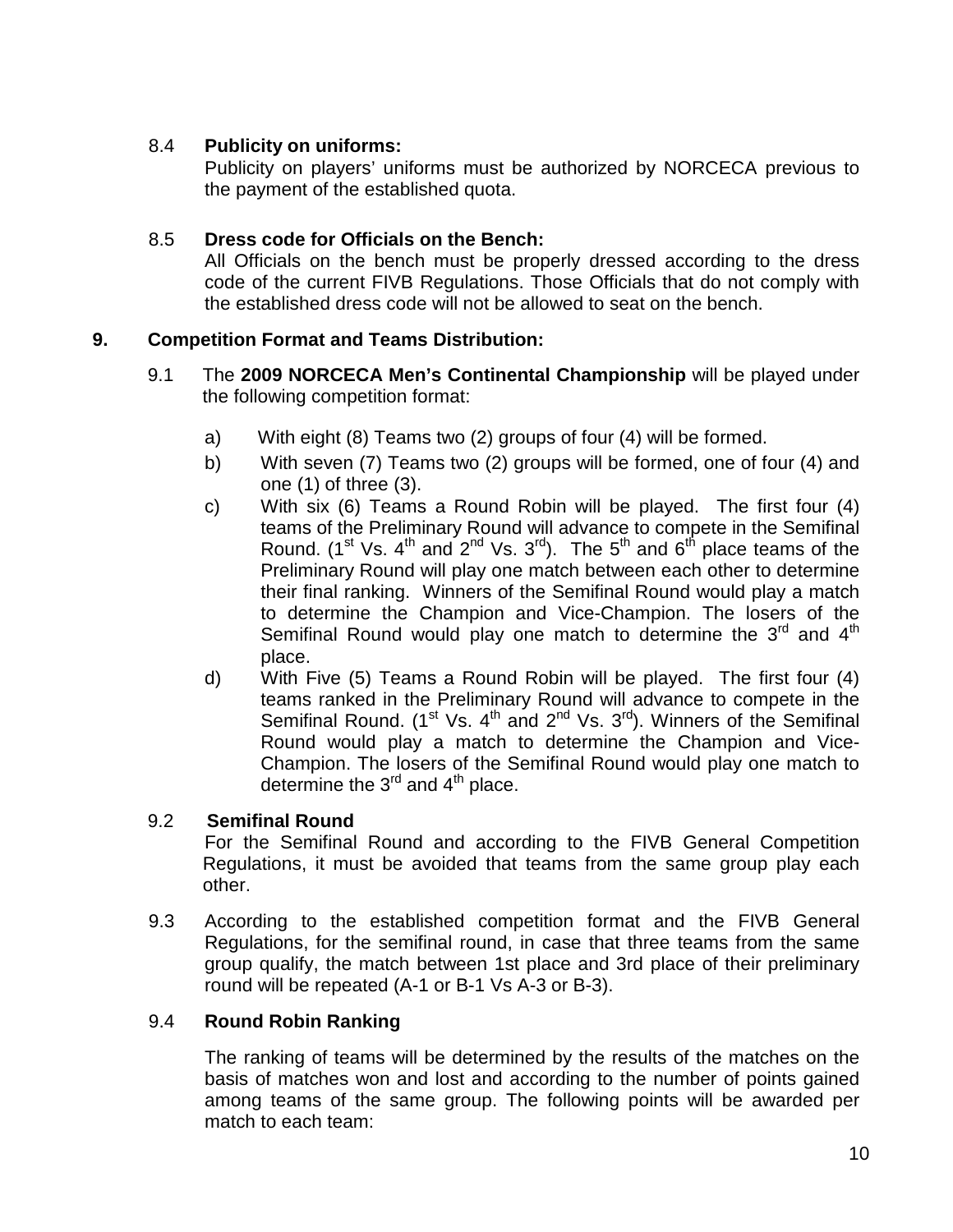| Match Won              | $=$ | 2 points |
|------------------------|-----|----------|
| Match Lost             | $=$ | 1 point  |
| <b>Match Forfeited</b> | $=$ | 0 point  |

# 9.5 **Tie Breaking Procedure**

In case of equality in the number of points gained by two or more teams, the tie will be broken by the point's ratio according to Article 8.3 of the FIVB Sport Regulations, with the following criteria in order of importance:

- A) **Point Quotient:** In case of equality in the number of points gained by two or several teams they will be classified in descending order by the quotient resulting from the division of all points scored by the total of points lost.
- B) **Set Quotient:** If the tie persists as per the point's quotient the teams will be classified in descending order by the quotient resulting from the division of the number of all sets won by the number of all sets lost.
- C) **If the tie continues as per the set quotient between two teams,** the priority will be given to the team which won the last match between them.
- D) **When the tie is between three or more teams** a new classification of these teams will be made taking into consideration only the matches in which they were opposed to each other.

# **9.6 Team Distribution:**

For the **2009 NORCECA Men's Continental Championship** teams will be distributed according to their position in the NORCECA Continental Ranking as of January 1<sup>st</sup>, 2009, in addition to the Central American and Caribbean Champions, using the Serpentine System for their distribution as follow:

Host Country 1<sup>st</sup> Order World Ranking 3<sup>rd</sup> Order World Ranking 4<sup>th</sup> Order World Ranking  $7<sup>th</sup>$  Order World Ranking  $6<sup>th</sup>$  Order World Ranking

# **Group A Group B**

2<sup>nd</sup> Order World Ranking 5<sup>th</sup> Order World Ranking

# **10. Rights of the Host Country**

- 10.1 The host country has the right to choose the group for their National Team. The remaining teams will be distributed using the Serpentine System in accordance with their position in the NORCECA Continental Ranking, starting with the highest Continental Ranking team as head of Group A or B. The host country has the right to choose one (1) match in the Competition Schedule of the Preliminary Round.
- 10.2 Once the Preliminary, Quarterfinals, Semifinal and Final Round matches are established, the Puerto Rico National Volleyball Federation will propose to the Control Committee the time and order of all matches to be played.
- 10.3 The host country will also have all other rights as established in the FIVB General Regulations.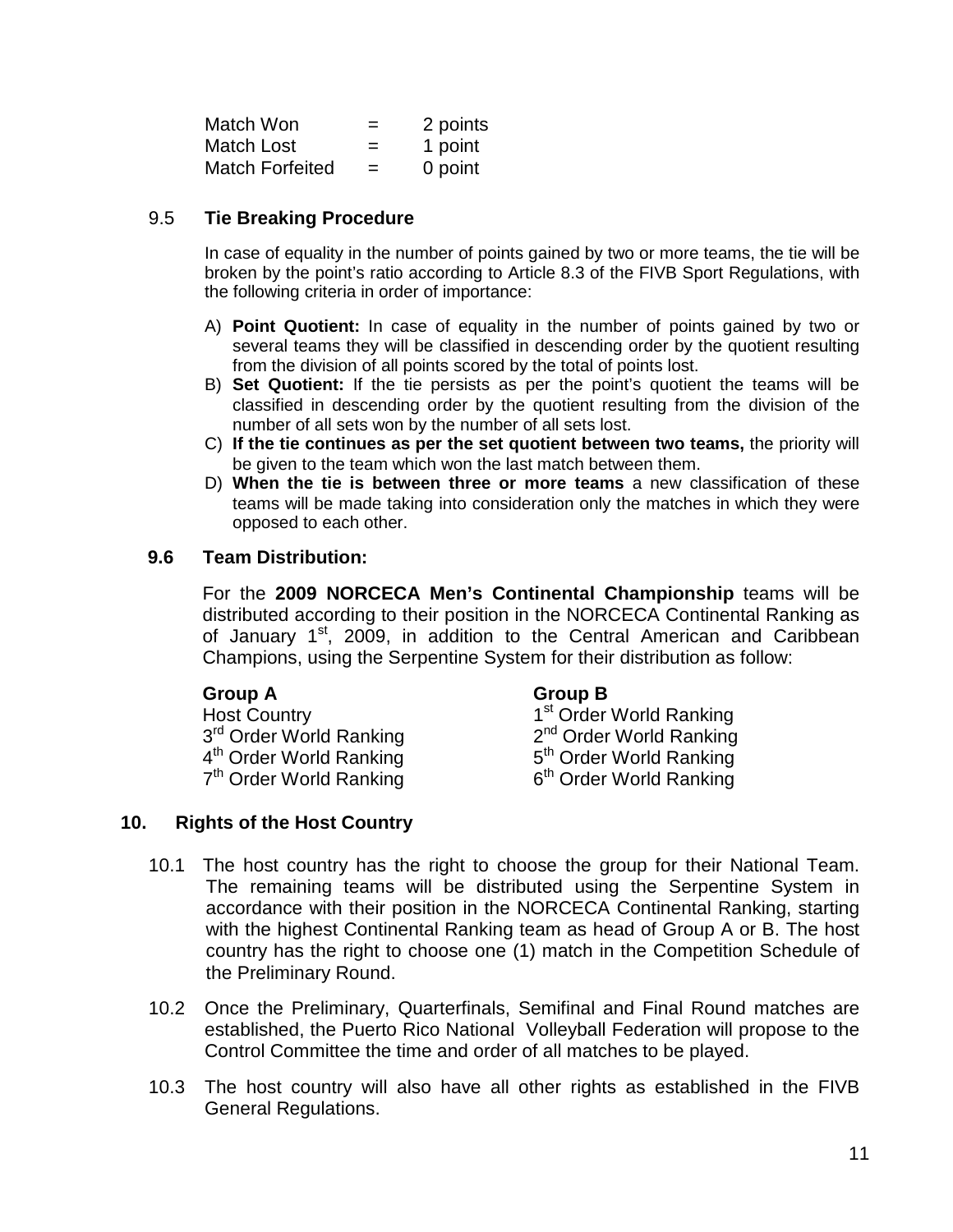# **11. Financial Responsibilities**

- 11.1 The following will be the financial responsibilities of the Puerto Rican National Volleyball Federation and/or Organizing Committee:
	- a) **Internal Transportation, lodging and meals** for Control Committee members, Referees and Team Delegations, from the date of arrival to date of departure.
	- b) **Medical Services:** First Aid Medical Service must be provided during the Competition (Medical Insurance is recommended for participating teams).
	- c) **Payment of Per Diem** for Control Committee Members, International Referees, Medical Delegate and Photographer: US\$100.00 per day, from two (2) days before and one (1) day after the competition and US\$150.00 for the VIS Delegate, Press Delegate and Competition Director according to the Regulations established by NORCECA Confederation. The Puerto Rican National Volleyball Federation and/or Organizing Committee will be able to establish the corresponding agreements for the payment of the per diem for local officials, technical and support personnel.

**NOTE 1:** The payment of Per Diem to the Control Committee members, Press Delegate, Medical Delegate, VIS Delegate, Technical Personnel and Referees, should be effective before the conclusion of the Preliminary Round.

**NOTE 2:** The payment of Per Diem to local officials, technical and support personnel, including the members of the Control Committee of the host country, medical and press delegate, is to be made in accordance with the established agreement between the Puerto Rican National Volleyball Federation and the person contracted for the required services.

**NOTE 3:** The Organizing Committee must cover the 50% of Control Committee Daily Per Diem and the NORCECA Confederation will cover the other 50%, according the decision of NORCECA Board of Administration in May, 2009 meeting.

**NOTE 4:** The Organizing Committee must cover the 50% of Referees Daily Per Diem and the National Federation of Origin of the Referee or the National Federation represented by the Referee, must cover the remaining 50% of the daily Per Diem, according the decision of NORCECA Board of Administration in May, 2009 meeting.

d) The Puerto Rican National Volleyball Federation and/or Organizing Committee, must cover the following financial responsibilities towards NORCECA:

# **Event Host Fee**

 **US\$10,000.00** (Ten Thousand Dollars) to cover the payment of the hosting fee of the Event.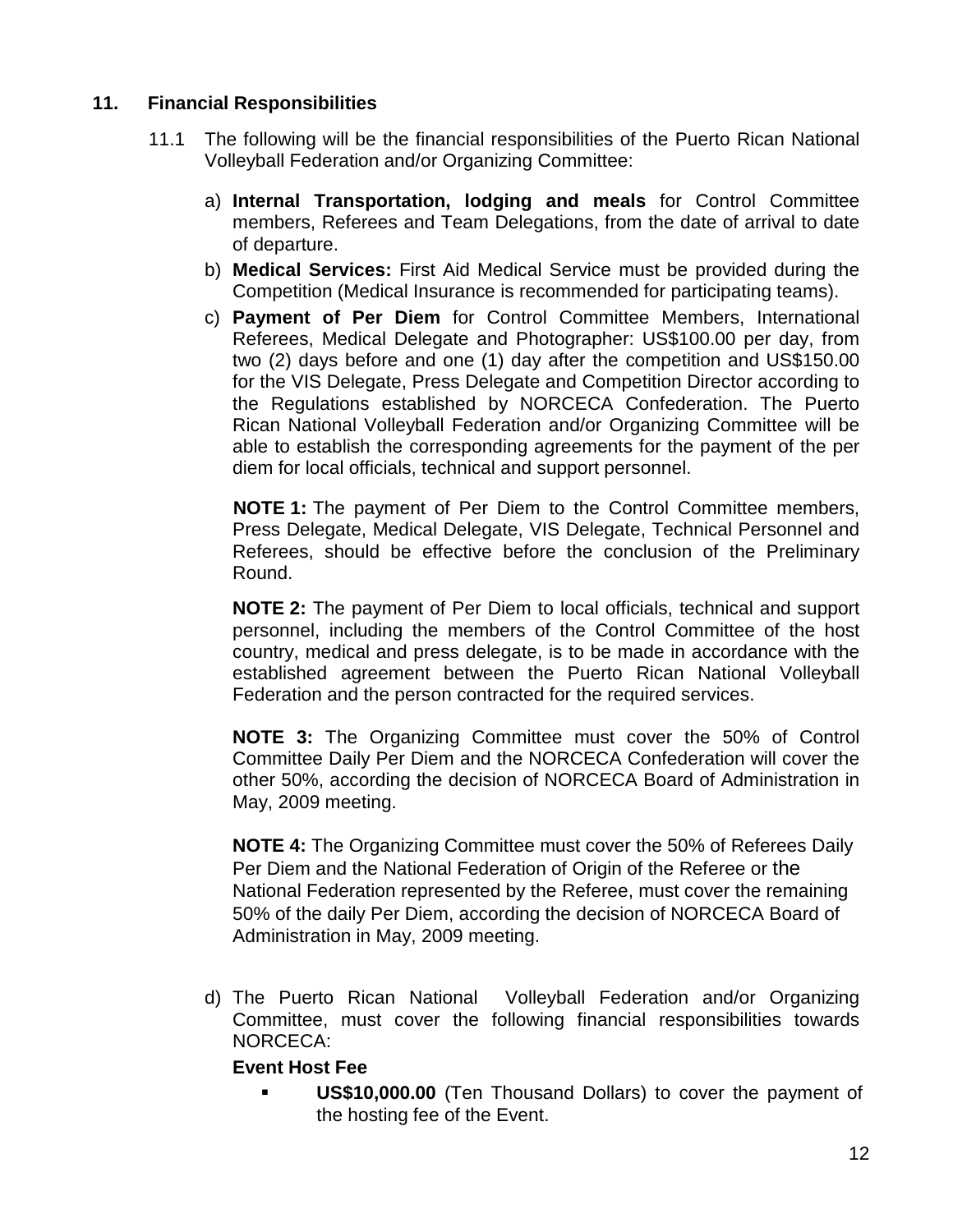# **Registration Fee**

 **50%** of participating teams Registration Fee. For this event in particular and due to the category (Senior) of the event, the Registration Fee for participating teams will be US\$1,000.00 (One Thousand Dollars). 50% of the Registration Fee of participating teams will be paid to the Puerto Rican National Volleyball Federation and the remaining 50% of the Registration Fee corresponds to NORCECA. Additionally, each participating team must cover the payment of the fee for the Anti-Doping control test to be performed to the participating teams, according to the **Wada /FIVB** Protocol Regulations.

# **Sponsorship and Marketing**

 **Marketing**: A **US\$10,000.00** marketing fee and/or sponsorship rights of Local and International Radio and TV transmissions, as well as for the Marketing rights of Local and International Sponsorships is to be paid to NORCECA, establishing a minimum fee of US\$1,000.00 (One Thousand Dollars) for each sponsor promoting their products inside or outside the Main Competition Venues.

**Note:** Government, State, Provincial, Municipal and/or City economical support and/or contribution will not be considered as sponsorship, commercialization and/or marketing.

- e) **Air Fare;** The Puerto Rico National Volleyball Federation and/or Organizing Committee will be responsible to cover the payment of the air fare (economical class) for Control Committee Members and Neutral Referee, up to a maximum of 9 air tickets.
- 11.2 The following are the financial responsibility for participating National Federations:
	- a) To remit a letter confirming the participation of their National Team to the Puerto Rican National Volleyball Federation and NORCECA before but no after July 30, 2009.
	- b) Payment of Registration Fee US\$1,000.00 (One Thousand Dollars) and the Anti-Doping control test fee of US\$500.00 (Five Hundred Dollars), to NORCECA before but not after August 7, 2009.
	- c) Be responsible for all other additional expenses of their delegation that may apply.
	- d) Payment of international transportation, as well as airport taxes.

# **12. Complaints and Appeals**

# 12.1 **Complaints:**

a) All complaints must be presented in writing to the Control Committee. The procedure established to present a complaint must be according to Article 9 of the FIVB Sports Regulations. Complaints will be solved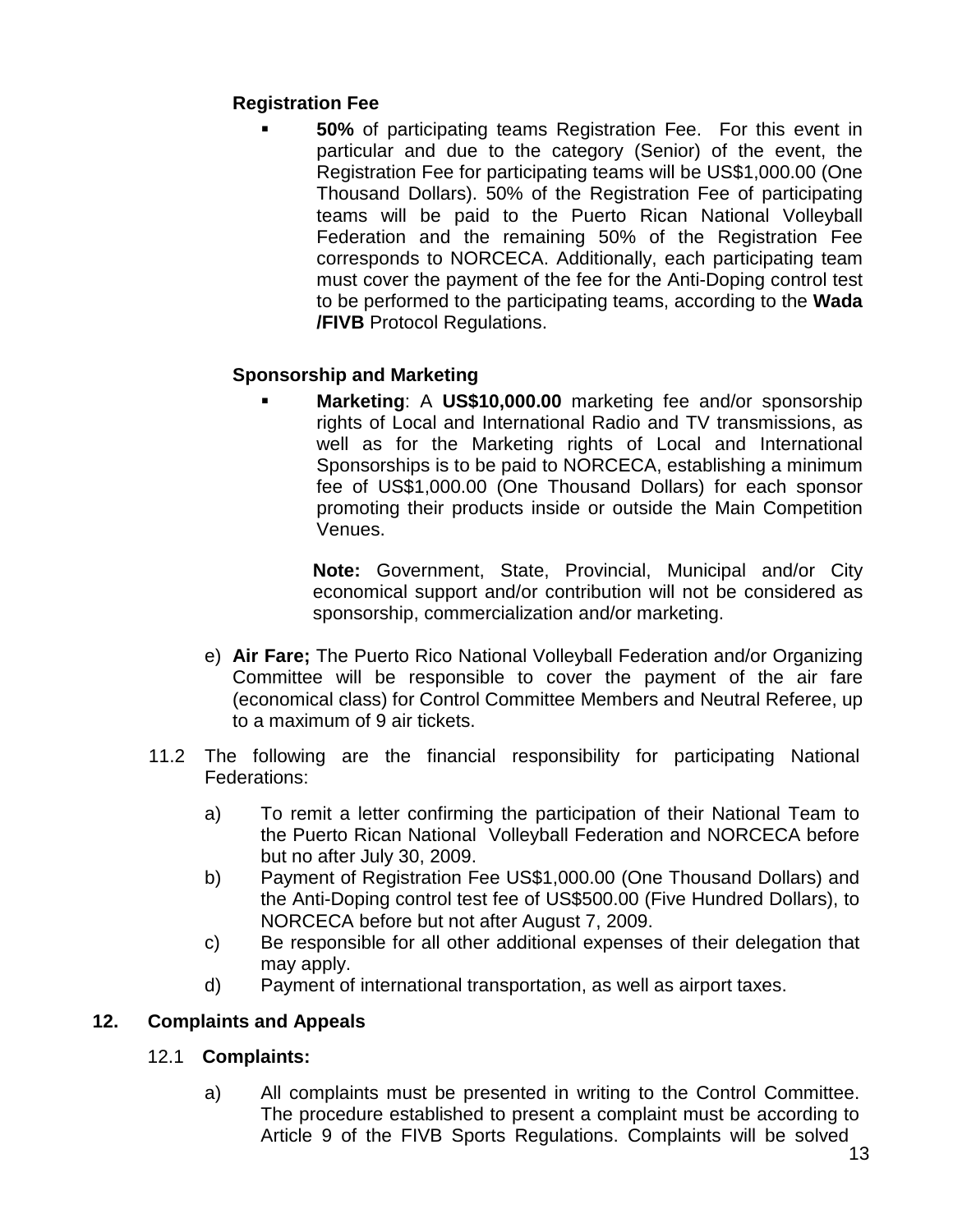according to the FIVB General, Sports and Rules of the Games in force.

- b) Complaints related with a technical issue (violation of the FIVB Rules of the Games) must be solved by the acting Control Committee of the match where the violation of the Rules of the Games has been verified. The procedure must be in accordance with the FIVB Sports Regulation (**Judges Conferences**). Violation of the Rules of the Games must be claimed, by the affected team, during the development of the match in course and must be solved during the match by the Control Committee.
- c) All complaints and appeals not related with a technical issue and/or violation of the Rules of the Games must be presented in writing to the Control Committee President within 60 minutes after the conclusion of the match. Complaints and appeals must be presented with a deposit of US\$500.00 cash; if the complaints and/or appeals proceed the deposit will be reimbursed. The Control Committee President must announce the verdict within 12 hours after the presentation of the complaint and/or appeal.

# 12.2 **Sanctions:**

For this competition the following sanctions have been established:

- a) Negligence to provide the FIVB O-2 Form by the deadline established, will apply a sanction of US\$500.00.
- b) Negligence to provide the Registration Fee and the Anti-Doping control test fee by the deadline established, will apply a sanction of US\$500.00.
- c) The no fulfillment of Article 8.3 of these Regulations, corresponding to the uniforms of Participating Teams, in accordance with the FIVB Official Uniform Regulations, will apply to a US \$3,000.00 sanction.
- d) All sanctions established by FIVB Constitution, Code of Conduct, Administrative, Financial, Sport and General Regulations would be applicable.

# **13. Referees**

13.1 Each participating National Federation must nominate one (1) Referee from one of the following categories:

 •FIVB •FIVB International Referee •International Referee Candidate •Continental Referee

13.2 **NORCECA'S President** or his **Representative**, with the advice of NORCECA's Refereeing Commission, will evaluate the nomination of the Referees presented by each participating National Federation to approve or reject them.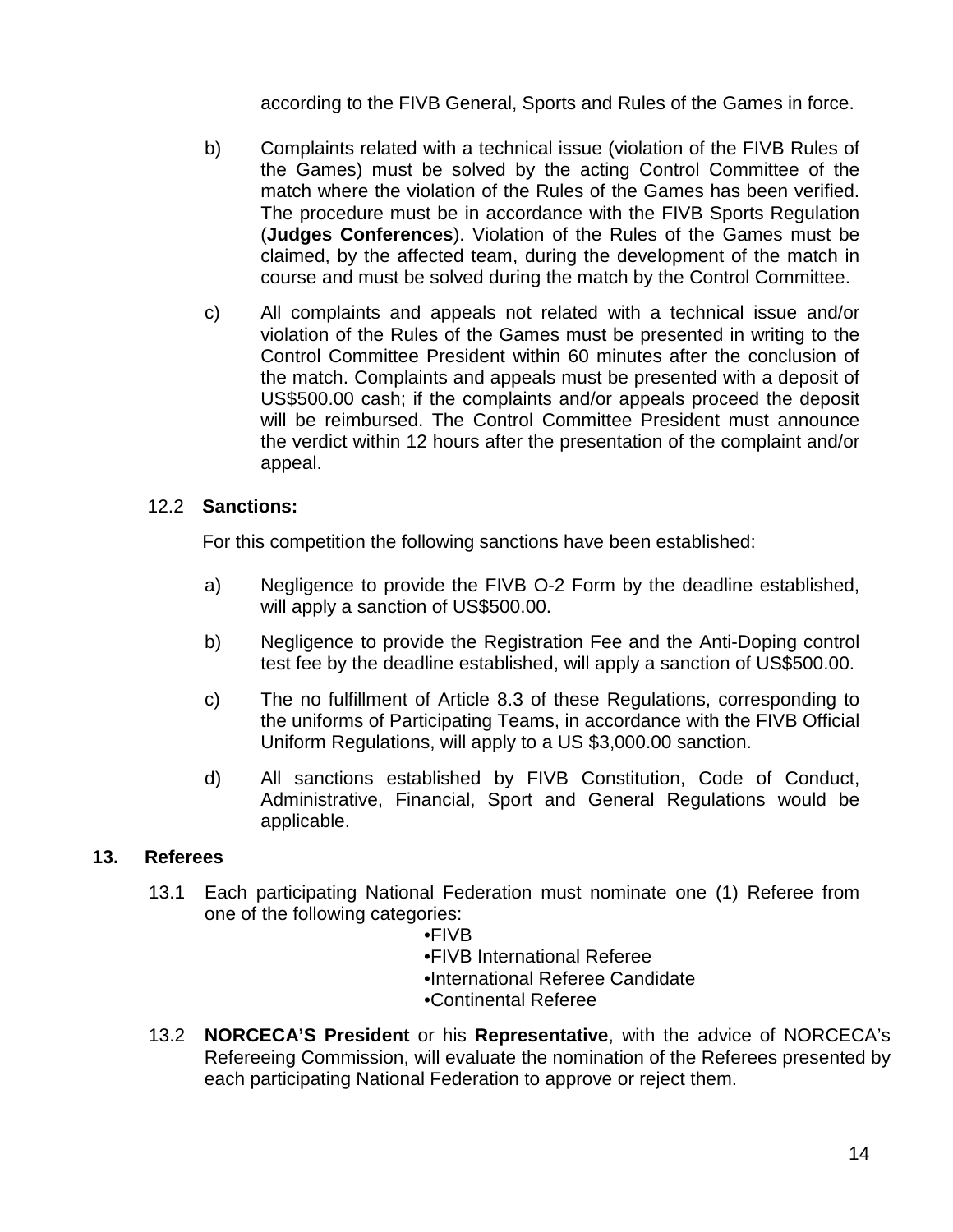# 13.3 **Other Officials:**

- 13.3.1 According to the FIVB General Regulations and considering that the **2009 NORCECA Men's Continental Championship** is an International Event, approved by FIVB as a Qualification Tournament to the **2009 FIVB Grand Champions Cup**, the Control Committee (Refereeing Sub-Commission and Appeal Sub-Commission) will be composed by representatives of NORCECA , assigned by NORCECA President.
- 13.3.2 Line judges, scorekeepers, statisticians, VIS, ball retriever, sweepers, scoreboard operators, announcers and other supporting personnel shall be presented by the representative of the Puerto Rican National Volleyball Federation to the Control Committee President and/or his representative for approval.
- 13.3.3 The Puerto Rican Volleyball Federation will present these personnel to the Control Committee during the Refereeing Clinic, for evaluation and approval.
- 13.3.4 The Refereeing Sub-Commission will assist the Control Committee with officials and support personnel and will be responsible for their supervision.

# **14. Training Facilities**

- 14.1 The Puerto Rican National Volleyball Federation and/or Organizing Committee will provide training facilities with appropriate conditions for the daily training of the participating teams, for at least 1.5 hours from their arrival until the end of the competition.
- 14.2 Each Team will have a minimum of one training session of 1.5 hours in the official competition venue prior to the event.

# **15. Security**

The Puerto Rican National Volleyball Federation and/or Organizing Committee must guarantee the security of the participating team delegations, from their arrival until their departure, including hotels, main competition venue, training venues, during official matches as well as for their internal transportation.

# **16. Accreditation**

The Puerto Rican National Volleyball Federation and/or Organizing Committee must provide the correspondent accreditation to all participating teams, NORCECA's Officials, Referees, National and International Technical and Support Staff. Accreditations must be designed according to the standards established by NORCECA Volleyball Confederation and must include the logos of FIVB, NORCECA, Puerto Rican National Volleyball Federation, title of the competition, photo and function of the accreditation holder.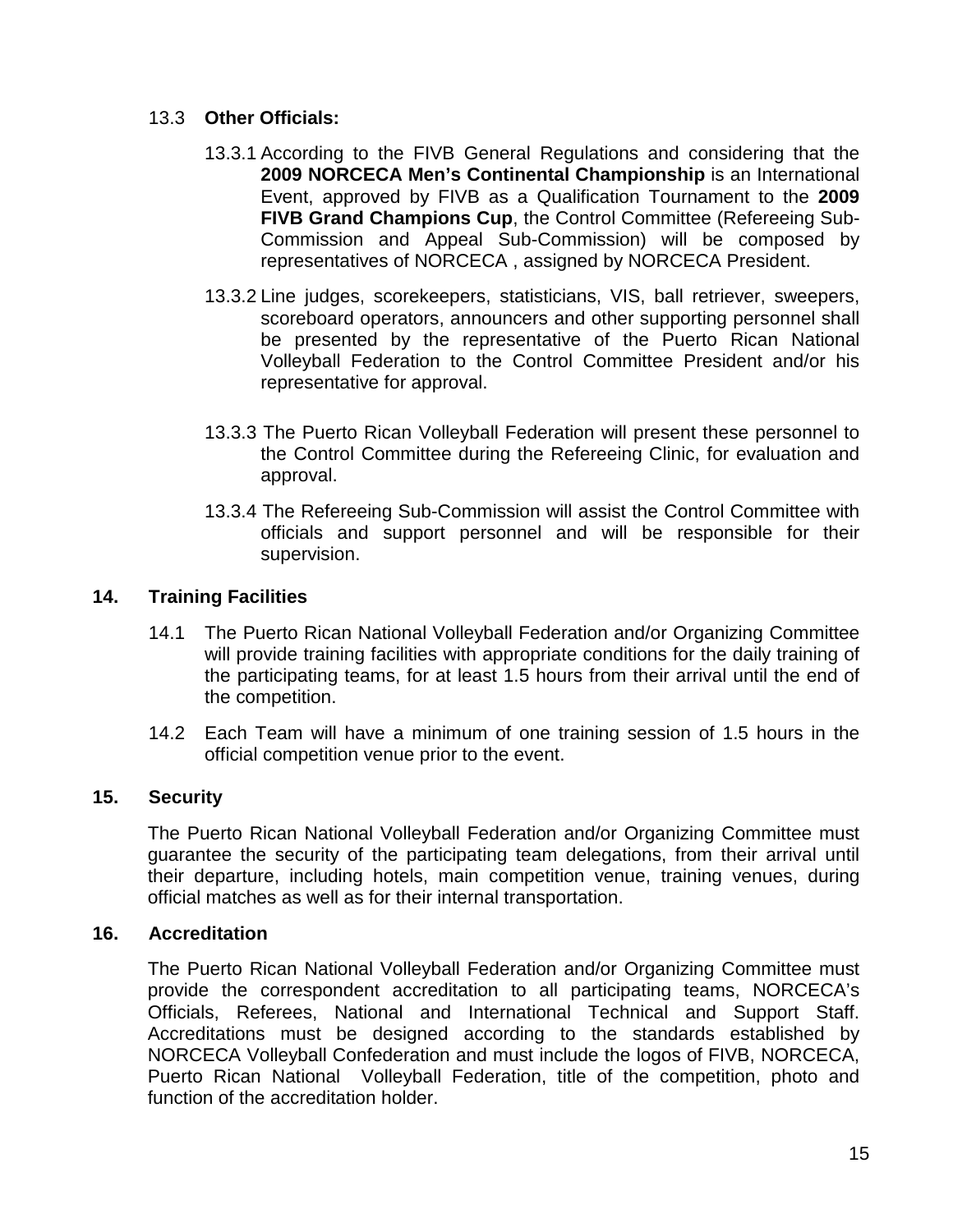**NCC** This accreditation is strictly reserved for NORCECA Volleyball Confederation Officials. **CC** This accreditation is reserved for Control Committee members assigned to the competition. **NF** This accreditation is reserved for the members of the Executive & Board of Administration of the Host National Federation. **OC** This accreditation is reserved for the members of the Organizing Committee of the hosting country of the event. **G** This accreditation is reserved for all governmental officials of the host country of the event. **D** This accreditation is reserved for accredited members of the Diplomatic Corp. of the host country of the event. **VIP** This accreditation is reserved for special quests. **TP** This accreditation is reserved for the technical personnel and staff assigned to specific areas of the organization of the event. (VIS statisticians, Line Judges, Scorekeepers, Scoreboard Operators). **SP** This accreditation is reserved for the support personnel assigned to specific areas of the organization of the event. (Ball retrievers, sweepers, Flag holders, announcers, venues working staff). **P** This accreditation is strictly reserved for accredited Journalists, Press, Host Broadcaster, International Press Agencies and Local Press Agencies. **A** This accreditation is strictly reserved for participating players. (**Athletes Only**).Participating players' accreditation must include the competition number of the participating player and the Anti-Doping control test code, according to the Wada Regulations. **TS** This accreditation is strictly reserved for the staff of participating teams. Team Staff: Team Manager, Head Coach, Assistant Coach, Registered FIVB Team Doctor, Therapist and Team Statisticians. **S** This accreditation is strictly reserved for security personnel only. **R** This accreditation is exclusively reserved for participating International Referees. **MD** This accreditation corresponds to the medical personnel assigned to the event.

**FIVB** This accreditation is reserved strictly for FIVB officials.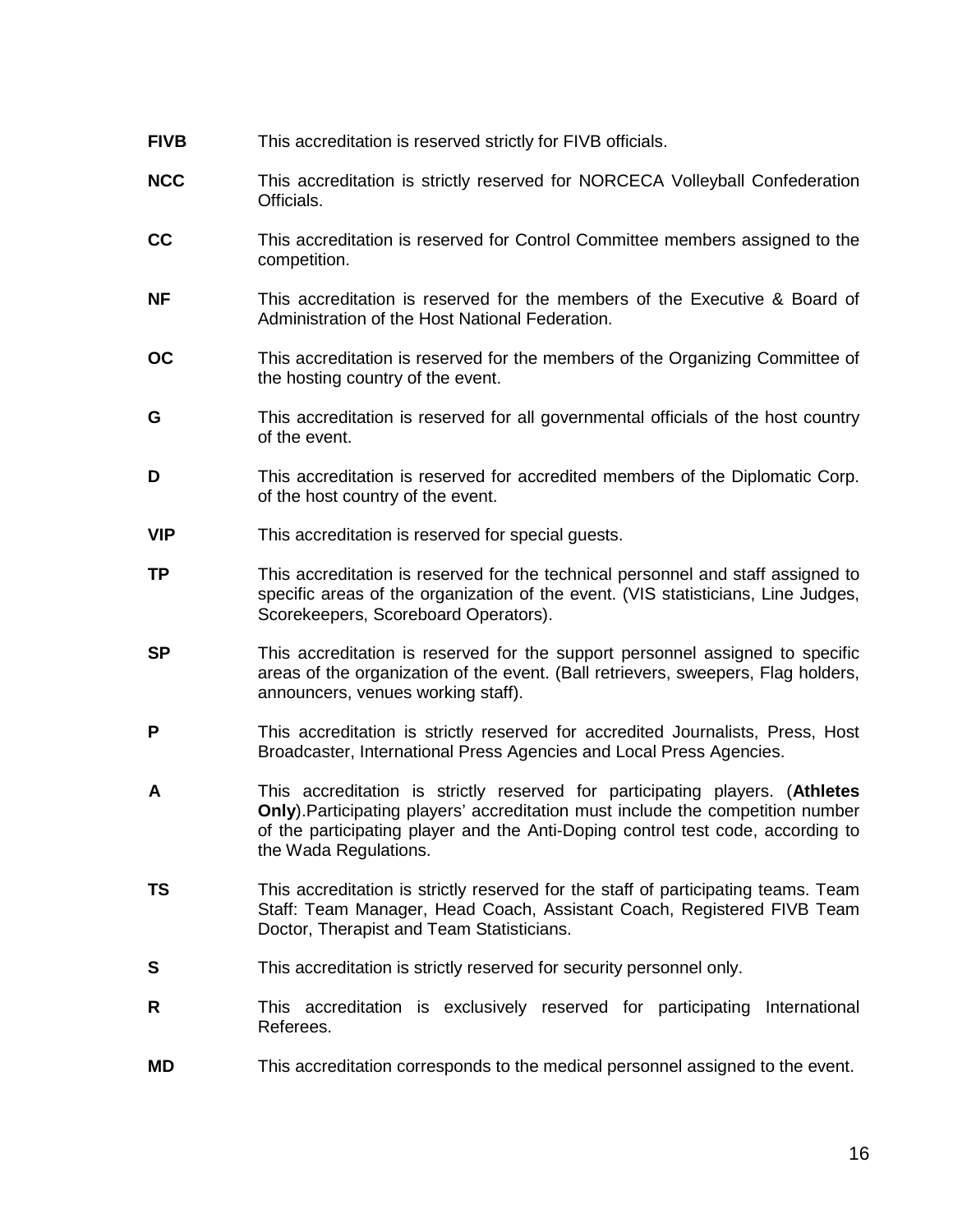#### **17. Medical Services**

- 17.1 The Puerto Rican National Volleyball Federation and/or Organizing Committee will provide first aid medical services during the competition.
- 17.2 All team delegations shall be responsible for their medical expenses. (It is recommended that all participating teams be provided by their own international medical insurance).

#### **18 Awards:**

The first three (3) ranked teams will be awarded as follow:

- 18.1 1st Place: Gold Medal and Team Trophy (**Qualify to the FIVB 2009 Grand Champions Cup**)
- 18.2 2<sup>nd</sup> Place: Silver Medal and Team
- 18.3 3<sup>rd</sup> Place: Bronze Medal and Team Trophy

#### 18.4 **Individual Awards**:

The Control Committee will present individual awards to the following players, taking into consideration the final result of the VIS System. The awards to be presented are:

| <b>Best Spiker</b>    | <b>Best Blocker</b>        |
|-----------------------|----------------------------|
| <b>Best Reception</b> | <b>Best Defense</b>        |
| <b>Best Server</b>    | <b>Best Libero</b>         |
| <b>Best Scorer</b>    | <b>Rising Star</b>         |
| <b>Best Setter</b>    | Most Valuable Player (MVP) |

- 18.5 The libero players will compete among each other for the best libero award of the event. Additionally the libero players will be able to opt for the best defense and reception award of the event. If a libero player obtains the three above indicated awards, he has an option to the Most Valuable Player Award, (MVP) of the event.
- 18.6 The Most Valuable Player, MVP, of the event will be awarded to the player that, from among the two finalist teams that will compete for the first place, Gold Medal of the event, will register the highest amount of points scored and accumulated in attack, block and serve during the competition, and register the best average percent performance in spiking, blocking, reception, defense, serving and setting, according to the final results of the Volleyball Information System, VIS. Also, the libero player will be able to opt for the Most Valuable Player award of the event, if obtains the three awards indicated in the above article (best libero, best defense and best reception) and her team is in the final for the first place, Gold Medal of the event.

The Control Committee members will be responsible to evaluate the Most Valuable Player of the event, taking as reference his individual performance according to the statistics of the Volleyball Information System, VIS.